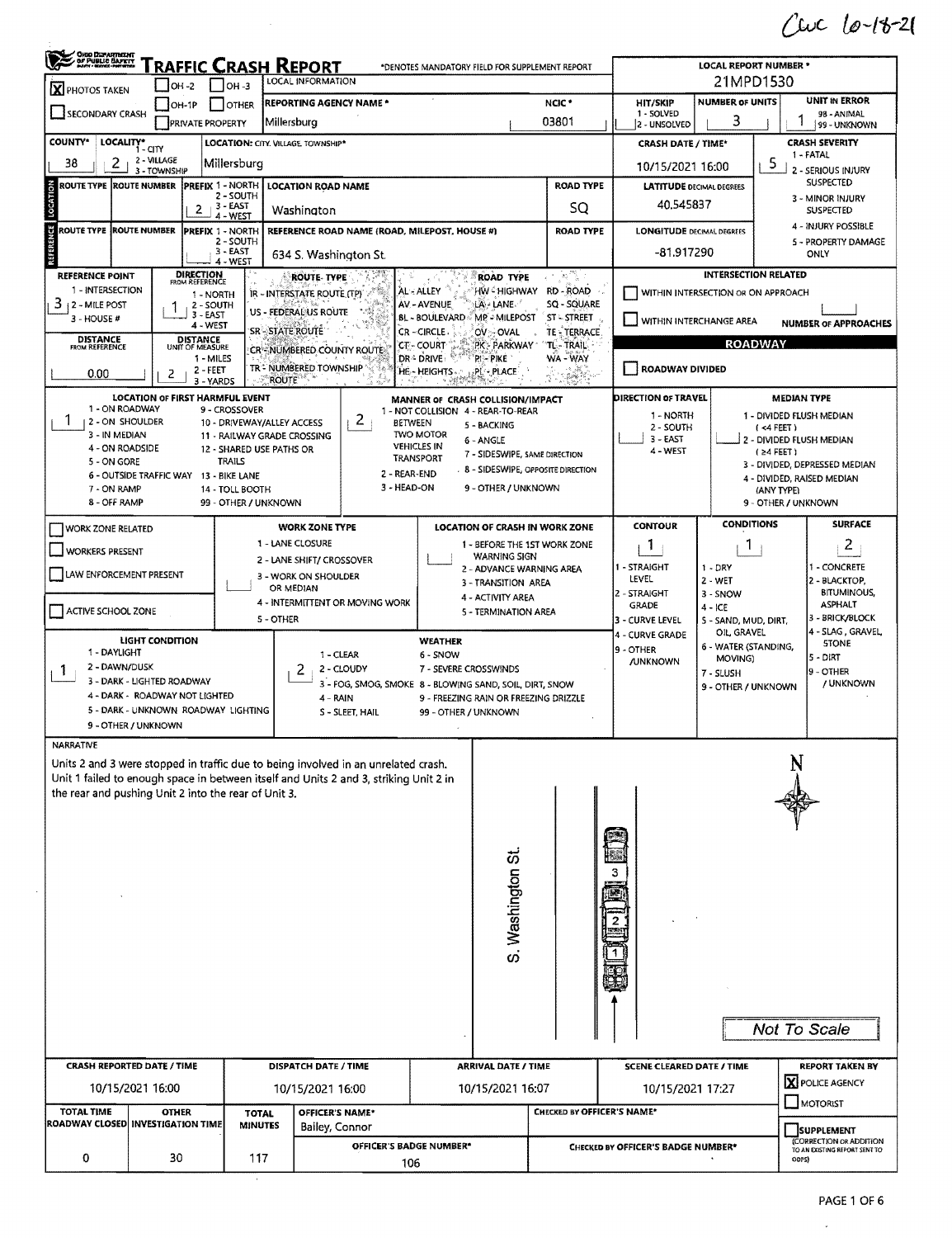|                                   | <b>OHIO DEPARTMENT</b>                                             |                                                           | <b>LOCAL REPORT NUMBER</b>                                                   |                                                                               |                                               |                                             |                                     |                                                              |  |  |  |  |
|-----------------------------------|--------------------------------------------------------------------|-----------------------------------------------------------|------------------------------------------------------------------------------|-------------------------------------------------------------------------------|-----------------------------------------------|---------------------------------------------|-------------------------------------|--------------------------------------------------------------|--|--|--|--|
|                                   |                                                                    |                                                           |                                                                              | 21MPD1530                                                                     |                                               |                                             |                                     |                                                              |  |  |  |  |
| UNIT#                             | OWNER NAME: LAST, FIRST, MIDDLE (CI SAME AS DAVER)                 |                                                           | DAMAGE                                                                       |                                                                               |                                               |                                             |                                     |                                                              |  |  |  |  |
|                                   | WEBER, ELMER, DEAN                                                 |                                                           |                                                                              |                                                                               | 330-231-0337                                  |                                             |                                     | <b>DAMAGE SCALE</b>                                          |  |  |  |  |
|                                   | OWNER ADDRESS: STREET, CITY, STATE, ZIP ( C) SAME AS DRIVERY       |                                                           |                                                                              | 1 - NONE<br>3 - FUNCTIONAL DAMAGE<br>2 - MINOR DAMAGE<br>4 - DISABLING DAMAGE |                                               |                                             |                                     |                                                              |  |  |  |  |
|                                   | 5916 TR 322, MILLERSBURG, OH, 44654                                |                                                           |                                                                              | 9 - UNKNOWN                                                                   |                                               |                                             |                                     |                                                              |  |  |  |  |
|                                   | COMMERCIAL CARRIER: NAME ADDRESS, CITY, STATE, ZIP                 |                                                           |                                                                              |                                                                               |                                               | COMMERCIAL CARRIER PHONE: INCLUDE AREA CODE | DAMAGED AREA(S)                     |                                                              |  |  |  |  |
|                                   |                                                                    |                                                           |                                                                              |                                                                               |                                               |                                             |                                     | INDICATE ALL THAT APPLY                                      |  |  |  |  |
| ОН                                | LP STATE LICENSE PLATE #<br>JAN3458                                |                                                           | <b>VEHICLE IDENTIFICATION #</b><br>1J4FA59S94P701071                         |                                                                               | <b>VEHICLE YEAR</b><br>2004                   | <b>VEHICLE MAKE</b><br>JEEP                 |                                     |                                                              |  |  |  |  |
| <b>INSURANCE</b>                  | <b>INSURANCE COMPANY</b>                                           |                                                           | <b>INSURANCE POLICY #</b>                                                    |                                                                               | <b>COLOR</b>                                  | <b>VEHICLE MODEL</b>                        |                                     |                                                              |  |  |  |  |
| <b>X</b> VERIFIED                 | USAA                                                               |                                                           | 03285 43 206 7101 2                                                          |                                                                               | <b>BLK</b>                                    | WRANGLER                                    |                                     |                                                              |  |  |  |  |
|                                   | <b>TYPE OF USE</b>                                                 | IN EMERGENCY                                              | US DOT #                                                                     |                                                                               | <b>TOWED BY: COMPANY NAME</b>                 |                                             |                                     |                                                              |  |  |  |  |
| <b>COMMERCIAL</b>                 | <b>GOVERNMENT</b>                                                  | <b>RESPONSE</b>                                           | VEHICLE WEIGHT GVWR/GCWR                                                     |                                                                               | <b>HAZARDOUS MATERIAL</b>                     |                                             |                                     |                                                              |  |  |  |  |
| <b>INTERLOCK</b><br><b>DEVICE</b> | HIT/SKIP UNIT                                                      | # OCCUPANTS                                               | $1 - 510K$ LBS.                                                              |                                                                               | IMATERIAL<br><b>CLASS#</b><br>RELEASED        | PLACARD ID #                                |                                     |                                                              |  |  |  |  |
| <b>EQUIPPED</b>                   |                                                                    |                                                           | 2 - 10.001 - 26K LBS.<br>3 - > 26K LBS.                                      |                                                                               | PLACARD                                       |                                             |                                     |                                                              |  |  |  |  |
|                                   | 1 - PASSENGER CAR                                                  | 6 - VAN (9-15 SEATS)                                      | 12 - GOLF CART                                                               |                                                                               | 18 - LIMO (LIVERY VEHICLE)                    | 23 - PEDESTRIAN/SKATER                      |                                     |                                                              |  |  |  |  |
|                                   | 2 - PASSENGER VAN<br>(MINIVAN)                                     | 7 - MOTORCYCLE 2-WHEELED<br>8 - MOTORCYCLE 3-WHEELED      | 13 - SNOWMOBILE<br>14 - SINGLE UNIT                                          |                                                                               | 19 - BUS (16+ PASSENGERS)                     | 24 - WHEELCHAIR (ANY TYPE)                  |                                     |                                                              |  |  |  |  |
|                                   | UNIT TYPE 3 - SPORT UTIUTY<br>VEHICLE                              | 9 - AUTOCYCLE                                             | <b>TRUCK</b><br>15 - SEMI-TRACTOR                                            | 20 - OTHER VEHICLE<br>21 - HEAVY EQUIPMENT                                    |                                               | 25 - OTHER NON-MOTORIST<br>26 - BICYCLE     |                                     | 15<br><b>b</b>                                               |  |  |  |  |
|                                   | 4 - PICK UP                                                        | 10 - MOPED OR MOTORIZED<br>BICYCLE                        | 16 - FARM EQUIPMENT                                                          |                                                                               | 22 - ANIMAL WITH RIDER OR                     | 27 - TRAIN                                  |                                     |                                                              |  |  |  |  |
|                                   | 5 - CARGO VAN<br>(ATV/UTV)                                         | 11 - ALL TERRAIN VEHICLE                                  | 17 - MOTORHOME                                                               |                                                                               | ANIMAL-DRAWN VEHICLE                          | 99 - UNKNOWN OR HIT/SKIP                    |                                     |                                                              |  |  |  |  |
|                                   | # OF TRAILING UNITS                                                |                                                           |                                                                              |                                                                               |                                               |                                             |                                     | 12                                                           |  |  |  |  |
| VEHICLE                           | WAS VEHICLE OPERATING IN AUTONOMOUS                                |                                                           | 0 - NO AUTOMATION                                                            |                                                                               | 3 - CONDITIONAL AUTOMATIDN 9 - UNKNOWN        |                                             |                                     |                                                              |  |  |  |  |
|                                   | MODE WHEN CRASH OCCURRED?                                          | 0                                                         | 1 - DRIVER ASSISTANCE                                                        |                                                                               | 4 - HIGH AUTOMATION                           |                                             |                                     | 10                                                           |  |  |  |  |
| 2                                 |                                                                    | MODE LEVEL                                                | 1-YES 2-NO 9-OTHER/UNKNOWN AUTONOMOUS 2-PARTIAL AUTOMATION 5-FULL AUTOMATION |                                                                               |                                               |                                             |                                     | a                                                            |  |  |  |  |
|                                   | 1 - NONE                                                           | 6 - BUS - CHARTER/TOUR                                    | 11 - FIRE                                                                    | <b>16 - FARM</b>                                                              |                                               | 21 - MAIL CARRIER                           |                                     |                                                              |  |  |  |  |
|                                   | $2 - TAXI$                                                         | 7 - BUS - INTERCITY                                       | 12 - MILITARY                                                                |                                                                               | 17 - MOWING                                   | 99 - OTHER / UNKNOWN                        |                                     |                                                              |  |  |  |  |
| <b>SPECIAL</b>                    | 3 - ELECTRONIC RIDE<br><b>SHARING</b>                              | 8 - BUS - SHUTTLE<br>9 - 8US - OTHER                      | 13 - POLICE<br>14 - PUBLIC UTILITY                                           |                                                                               | 18 - SNOW REMOVAL<br>19 - TOWING              |                                             |                                     |                                                              |  |  |  |  |
|                                   | FUNCTION 4 - SCHOOL TRANSPORT<br>5 - BUS - TRANSIT/COMMUTER        | 10 - AMBULANCE                                            | 15 - CONSTRUCTION EQUIP.                                                     |                                                                               | 20 - SAFETY SERVICE                           |                                             |                                     |                                                              |  |  |  |  |
|                                   |                                                                    |                                                           |                                                                              |                                                                               | PATROL                                        |                                             |                                     | 12                                                           |  |  |  |  |
|                                   | 1 - NO CARGO BODY TYPE<br>/ NOT APPLICABLE                         | 4 - LOGGING<br>S - INTERMODAL                             | 7 - GRAIN/CHIPS/GRAVEL<br>B - POLE                                           | 11 - DUMP                                                                     | 12 - CONCRETE MIXER                           | 99 - OTHER / UNKNOWN                        |                                     |                                                              |  |  |  |  |
| CARGO                             | 2 - BUS<br>3 - VEHICLE TOWING                                      | <b>CONTAINER CHASSIS</b><br>6 - CARGOVAN                  | 9 - CARGO TANK                                                               |                                                                               | 13 - AUTO TRANSPORTER                         |                                             |                                     | 9                                                            |  |  |  |  |
| <b>BODY</b><br><b>TYPE</b>        | ANOTHER MOTOR VEHICLE                                              | /ENCLOSED BOX                                             | 10 - FLAT BED                                                                |                                                                               | 14 - GARBAGE/REFUSE                           |                                             |                                     |                                                              |  |  |  |  |
|                                   | 1 - TURN SIGNALS                                                   | 4 - BRAKES                                                | 7 - WORN OR SLICK TIRES                                                      |                                                                               | 9 - MOTOR TROUBLE                             | 99 - OTHER / UNKNOWN                        |                                     |                                                              |  |  |  |  |
| <b>VEHICLE</b>                    | 2 - HEAD LAMPS<br>3 - TAIL LAMPS                                   | <b>S - STEERING</b><br>6 - TIRE BLOWOUT                   | <b>B - TRAILER EQUIPMENT</b><br><b>DEFECTIVE</b>                             |                                                                               | 10 - DISABLED FROM PRIOR<br><b>ACCIDENT</b>   |                                             |                                     |                                                              |  |  |  |  |
| <b>DEFECTS</b>                    |                                                                    |                                                           |                                                                              |                                                                               |                                               |                                             | $\Box$ - NO DAMAGE [ 0 ]            | L. UNDERCARRIAGE [ 14 ]                                      |  |  |  |  |
|                                   | 1 - INTERSECTION -                                                 | 4 - MIDBLOCK -                                            | 7 - SHOULDER/ROADSIDE                                                        |                                                                               | 10 - DRIVEWAY ACCESS                          | 99 - OTHER / UNKNOWN                        |                                     |                                                              |  |  |  |  |
| NON.                              | MARKED CROSSWALK<br>2 - INTERSECTION -                             | MARKED CROSSWALK<br>S-TRAVEL LANE -                       | 8 - SIDEWALK                                                                 |                                                                               | 11 - SHARED USE PATHS<br>OR TRAILS            |                                             | $\Box$ -TOP[13]                     | $\Box$ - ALL AREAS [ 15 ]                                    |  |  |  |  |
| MOTORIST<br>LOCATION              | UNMARKED CROSSWALK<br>3 - INTERSECTION - OTHER                     | OTHER LOCATION<br><b>6 - BICYCLE LANE</b>                 | 9 - MEDIAN/CROSSING<br><b>ISLAND</b>                                         |                                                                               | 12 - FIRST RESPONDER<br>AT INCIDENT SCENE     |                                             | $\Box$ - UNIT NOT AT SCENE [ 16 ]   |                                                              |  |  |  |  |
|                                   | 1 - NON-CONTACT                                                    | 1 - STRAIGHT AHEAD                                        | 9 - LEAVING TRAFFIC                                                          |                                                                               | 15 - WALKING, RUNNING,                        | 21 - STANDING OUTSIDE                       |                                     | <b>INITIAL POINT OF CONTACT</b>                              |  |  |  |  |
|                                   | 2 - NON-COLLISION                                                  | 2 - BACKING<br>3 - CHANGING LANES                         | LANE<br>10 - PARKED                                                          |                                                                               | JOGGING, PLAYING<br>16 - WORKING              | DISABLED VEHICLE<br>99 - OTHER / UNKNOWN    | 0 - NO DAMAGE<br>14 - UNDERCARRIAGE |                                                              |  |  |  |  |
| 3                                 | 3 - STRIKING                                                       | 4 - OVERTAKING/PASSING<br>PRE-CRASH 5 - MAKING RIGHT TURN | 11 - SLOWING OR STOPPED<br>IN TRAFFIC                                        | 17 - PUSHING VEHICLE<br>18 - APPROACHING OR                                   |                                               |                                             | 12.                                 | 1-12 - REFER TO UNIT 15 - VEHICLE NOT AT SCENE               |  |  |  |  |
| <b>ACTION</b>                     | 4 - STRUCK                                                         | <b>ACTIONS 6 - MAKING LEFT TURN</b>                       | 12 - DRIVERLESS                                                              |                                                                               | LEAVING VEHICLE                               |                                             |                                     | DIAGRAM<br>99 - UNKNOWN                                      |  |  |  |  |
|                                   | 5 - BOTH STRIKING<br>& STRUCK                                      | 7 - MAKING U-TURN<br>8 - ENTERING TRAFFIC                 | 13 - NEGOTIATING A CURVE<br>14 - ENTERING OR CROSSING                        |                                                                               | 19 - STANDING<br>20 - OTHER NON-MOTORIST      |                                             | 13 - TOP                            |                                                              |  |  |  |  |
|                                   | 9 - OTHER / UNKNOWN                                                | LANE                                                      | SPECIFIED LOCATION                                                           |                                                                               |                                               |                                             |                                     | <b>TRAFFIC</b>                                               |  |  |  |  |
|                                   | 1 - NONE<br>2 - FAILURE TO YIELD                                   | /ACDA                                                     | 8 - FOLLOWING TOO CLOSE 13 - IMPROPER START FROM<br>A PARKED POSITION        |                                                                               | 18 - OPERATING DEFECTIVE<br><b>EQUIPMENT</b>  | 23 - OPENING DOOR INTO<br>ROADWAY           | TRAFFICWAY FLOW                     | TRAFFIC CONTROL                                              |  |  |  |  |
|                                   | 3 - RAN RED UGHT<br>4 - RAN STOP SIGN                              | 9 - IMPROPER LANE<br>CHANGE                               | 14 - STOPPED OR PARKED<br>ILLEGALLY                                          |                                                                               | 19 - LOAO SHIFTING<br>/FALLING/SPILLING       | 99 - OTHER IMPROPER<br><b>ACTION</b>        | 1 - ONE-WAY<br>2 - TWO-WAY          | 1 - ROUNDABOUT 4 - STOP SIGN<br>2 - SIGNAL<br>5 - YIELD SIGN |  |  |  |  |
| 8                                 | S - UNSAFE SPEED                                                   | 10 - IMPROPER PASSING                                     | 15 - SWERVING TO AVOID                                                       |                                                                               | 20 - IMPROPER CROSSING                        |                                             | 2                                   | 6<br>3 - FLASHER<br>6 - NO CONTROL                           |  |  |  |  |
| es<br>S                           | CONTRIBUTING 6 - IMPROPER TURN<br>CIRCUMSTANCES 7 - LEFT OF CENTER | 11 - DROVE OFF ROAD<br>12 - IMPROPER BACKING              | 16 - WRONG WAY<br>17 - VISION OBSTRUCTION                                    |                                                                               | 21 - LYING IN ROADWAY<br>22 - NOT DISCERNIBLE |                                             | # OF THROUGH LANES                  | <b>RAIL GRADE CROSSING</b>                                   |  |  |  |  |
|                                   |                                                                    |                                                           |                                                                              |                                                                               |                                               |                                             | ON ROAD                             | 1 - NOT INVLOVED                                             |  |  |  |  |
| <b>SEOUENCE OF EVENTS</b>         |                                                                    |                                                           | <b>EVENTS AND REAL</b>                                                       |                                                                               |                                               |                                             | 2                                   | 2 - INVOLVED-ACTIVE CROSSING<br>1                            |  |  |  |  |
| 20                                | 1 - OVERTURN/ROLLOVER                                              | 7 - SEPARATION OF UNITS                                   | 12 - DOWNHILL RUNAWAY                                                        |                                                                               | 19 - ANIMAL -OTHER                            | 23 - STRUCK BY FALLING,                     |                                     | 3 - INVOLVED-PASSIVE CROSSING                                |  |  |  |  |
|                                   | 2 - FIRE/EXPLOSION<br>3 - IMMERSION                                | 8 - RAN OFF ROAD RIGHT<br>9 - RAN OFF ROAD LEFT           | 13 - OTHER NON-COLLISION 20 - MOTOR VEHICLE IN<br>14 - PEOESTRIAN            |                                                                               | TRANSPORT                                     | SHIFTING CARGO OR<br>ANYTHING SET IN        |                                     | UNIT / NON-MOTORIST DIRECTION                                |  |  |  |  |
| $\overline{2}$                    | 4 - JACKKNIFE<br>5 - CARGO / EQUIPMENT                             | 10 - CROSS MEDIAN<br>11 - CROSS CENTERLINE -              | 15 - PEOALCYCLE<br>16 - RAILWAY VEHICLE                                      |                                                                               | 21 - PARKED MOTOR<br>VEHICLE                  | MOTION BY A MOTOR<br>VEHICLE                |                                     | 1 - NORTH<br>5 - NORTHEAST<br>2 - SOUTH<br>6 - NORTHWEST     |  |  |  |  |
|                                   | LOSS OR SHIFT                                                      | OPPOSITE DIRECTION<br>OF TRAVEL                           | 17 - ANIMAL - FARM                                                           |                                                                               | 22 - WORK ZONE<br>MAINTENANCE                 | 24 - OTHER MOVABLE<br>OBJECT                |                                     | $3 - EAST$<br>7 - SOUTHEAST                                  |  |  |  |  |
| з                                 | 6 - EQLIIPMENT FAILURE                                             |                                                           | 18 - ANIMAL - DEER                                                           |                                                                               | <b>EQUIPMENT</b>                              |                                             | ፈ<br>FROM  <br>TO I                 | 8 - SOUTHWEST<br>4 - WEST                                    |  |  |  |  |
|                                   | 25 - IMPACT ATTENUATOR                                             | 31 - GUARDRAIL END                                        | <b>COLLISION WITH FIXED OBJECT .- STRUCK</b><br>38 - OVERHEAD SIGN POST      |                                                                               | 45 - EMBANKMENT                               | <b>MARK PRESERVATOR</b><br>52 - BUILDING    |                                     | 9 - OTHER / UNKNOWN                                          |  |  |  |  |
|                                   | / CRASH CUSHION<br>26 - BRIDGE OVERHEAD                            | 32 - PORTABLE BARRIER<br>33 - MEDIAN CABLE BARRIER        | 39 - LIGHT / LUMINARIES<br><b>SUPPORT</b>                                    | 46 - FENCE                                                                    | 47 - MAILBOX                                  | 53 - TUNNEL<br>54 - OTHER FIXED             | <b>UNIT SPEED</b>                   | DETECTED SPEED                                               |  |  |  |  |
|                                   | <b>STRUCTURE</b>                                                   | 34 - MEDIAN GUARDRAIL                                     | 40 - UTILITY POLE                                                            | 48 - TREE                                                                     | 49 - FIRE HYDRANT                             | OBJECT<br>99 - OTHER / UNKNOWN              |                                     | 1 - STATED / ESTIMATED SPEED                                 |  |  |  |  |
|                                   | 27 - BRIDGE PIER OR<br><b>ABUTMENT</b>                             | BARRIER<br>35 - MEDIAN CONCRETE                           | 41 - OTHER POST, POLE<br>OR SUPPORT                                          |                                                                               | 50 - WORK ZONE                                |                                             | 30                                  |                                                              |  |  |  |  |
|                                   | 28 - BRIDGE PARAPET<br>29 - 8RIDGE RAIL                            | BARRIER<br>36 - MEDIAN OTHER BARRIER 43 - CURB            | 42 - CULVERT                                                                 |                                                                               | MAINTENANCE<br><b>EQUIPMENT</b>               |                                             | <b>POSTED SPEED</b>                 | 2 - CALCULATED / EDR                                         |  |  |  |  |
|                                   | 30 - GUARDRAIL FACE                                                | 37 - TRAFFIC SIGN POST                                    | 44 - DITCH                                                                   | 51 - WALL                                                                     |                                               |                                             |                                     | 3 - UNDETERMINED                                             |  |  |  |  |
|                                   | FIRST HARMFUL EVENT                                                |                                                           | MOST HARMFUL EVENT                                                           |                                                                               |                                               |                                             | 25                                  |                                                              |  |  |  |  |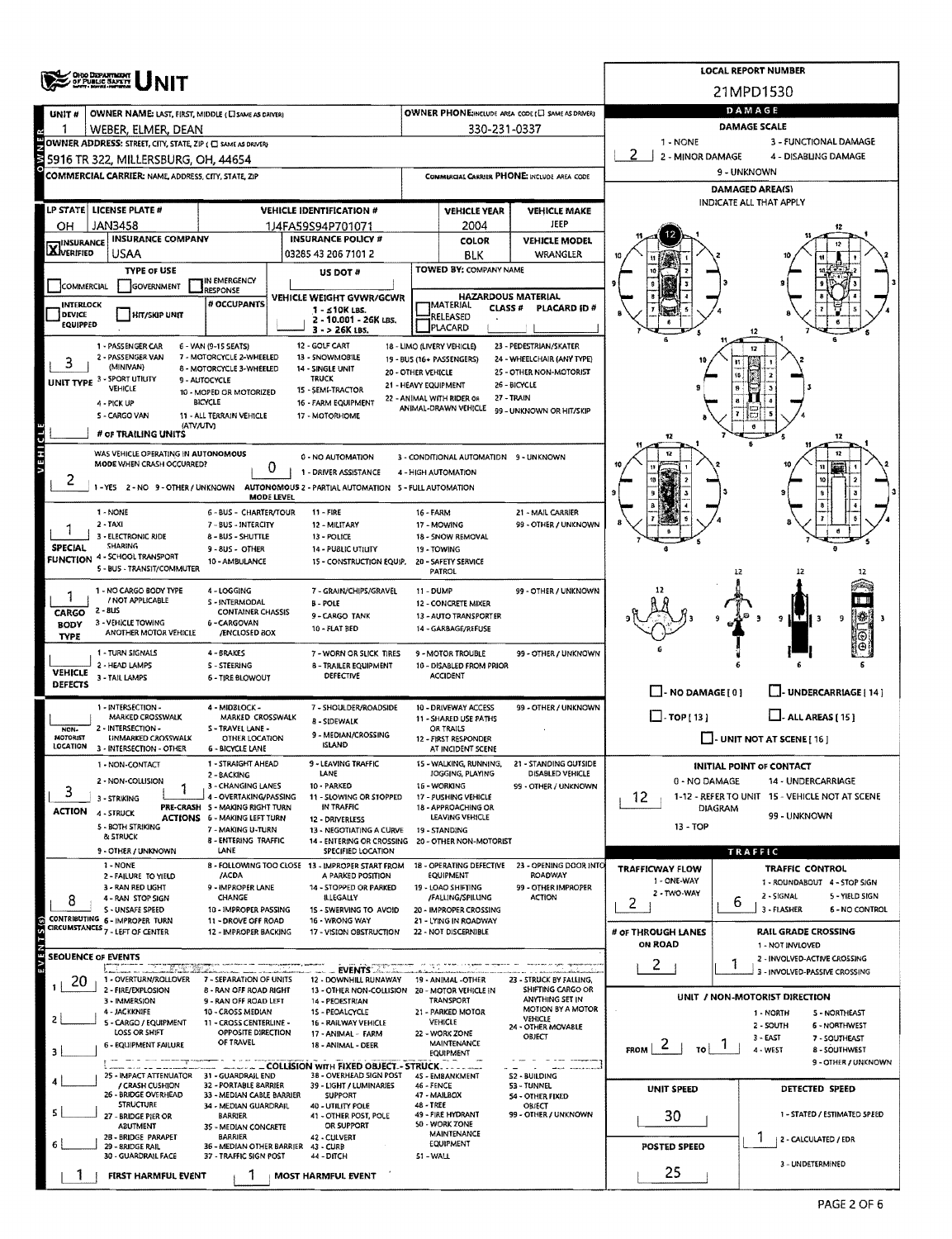|                                       | OHO DEPARTMENT                                                                                  |                                                                        | <b>LOCAL REPORT NUMBER</b>                                                               |                                            |                                               |                                                |                                                          |                                                                 |  |  |  |  |
|---------------------------------------|-------------------------------------------------------------------------------------------------|------------------------------------------------------------------------|------------------------------------------------------------------------------------------|--------------------------------------------|-----------------------------------------------|------------------------------------------------|----------------------------------------------------------|-----------------------------------------------------------------|--|--|--|--|
|                                       |                                                                                                 |                                                                        |                                                                                          | 21MPD1530                                  |                                               |                                                |                                                          |                                                                 |  |  |  |  |
| UNIT #                                | OWNER NAME: LAST, FIRST, MIDDLE (CI SAME AS DRIVER)                                             |                                                                        | OWNER PHONE:INCLUDE AREA CODE (E) SAME AS DRIVERY                                        | DAMAGE                                     |                                               |                                                |                                                          |                                                                 |  |  |  |  |
| 2                                     | HERRERA SANIC, MARGARITA, L                                                                     |                                                                        |                                                                                          |                                            | 330-439-9125                                  |                                                | <b>DAMAGE SCALE</b><br>1 - NONE<br>3 - FUNCTIONAL DAMAGE |                                                                 |  |  |  |  |
|                                       | OWNER ADDRESS: STREET, CITY, STATE, ZIP ( E SAME AS DRIVER)<br>10839 CR 329 , SHREVE, OH, 44676 |                                                                        |                                                                                          |                                            |                                               |                                                | 4<br>2 - MINOR DAMAGE                                    | 4 - DISABLING DAMAGE                                            |  |  |  |  |
|                                       | COMMERCIAL CARRIER: NAME ADDRESS, CITY, STATE, ZIP                                              |                                                                        | COMMERCIAL CARRIER PHONE: INCLUDE AREA CODE                                              | 9 - UNKNOWN                                |                                               |                                                |                                                          |                                                                 |  |  |  |  |
|                                       |                                                                                                 |                                                                        | <b>DAMAGED AREA(S)</b>                                                                   |                                            |                                               |                                                |                                                          |                                                                 |  |  |  |  |
|                                       | LP STATE LICENSE PLATE #                                                                        | <b>VEHICLE IDENTIFICATION #</b>                                        |                                                                                          | <b>INDICATE ALL THAT APPLY</b>             |                                               |                                                |                                                          |                                                                 |  |  |  |  |
| OН                                    | JKZ9447                                                                                         |                                                                        | 4M2EU488X6UJ01358                                                                        |                                            | 2006                                          | MERCURY                                        |                                                          |                                                                 |  |  |  |  |
| <b>INSURANCE</b><br><b>J</b> verified | <b>INSURANCE COMPANY</b>                                                                        |                                                                        | <b>INSURANCE POLICY #</b>                                                                |                                            | COLOR                                         | <b>VEHICLE MODEL</b><br><b>MOUNTAINEER</b>     |                                                          |                                                                 |  |  |  |  |
|                                       | <b>TYPE OF USE</b>                                                                              |                                                                        | US DOT #                                                                                 |                                            | TAN<br>TOWED BY: COMPANY NAME                 |                                                | 10                                                       |                                                                 |  |  |  |  |
| COMMERCIAL                            | GOVERNMENT                                                                                      | in Emergency<br>RESPONSE                                               |                                                                                          | RIGZ                                       |                                               |                                                |                                                          |                                                                 |  |  |  |  |
| <b>INTERLOCK</b>                      |                                                                                                 | # OCCUPANTS                                                            | VEHICLE WEIGHT GVWR/GCWR<br>$1 - 510K$ LBS.                                              |                                            | <b>IMATERIAL</b><br>CLASS $#$                 | <b>HAZARDOUS MATERIAL</b><br>PLACARD ID#       |                                                          |                                                                 |  |  |  |  |
| DEVICE<br>EQUIPPED                    | <b>HIT/SKIP UNIT</b>                                                                            | 4                                                                      | 2 - 10.001 - 26K LBS.<br>$3 - 26K$ LBS.                                                  |                                            | RELEASED<br>PLACARD                           |                                                |                                                          |                                                                 |  |  |  |  |
|                                       | 1 - PASSENGER CAR                                                                               | 6 - VAN (9-1S SEATS)                                                   | 12 - GOLF CART                                                                           |                                            | 18 - LIMO (LIVERY VEHICLE)                    | 23 - PEDESTRIAN/SKATER                         |                                                          |                                                                 |  |  |  |  |
|                                       | 2 - PASSENGER VAN<br>(MINIVAN)                                                                  | 7 - MOTORCYCLE 2-WHEELED                                               | 13 - SNOWMOBILE                                                                          |                                            | 19 - 8US (16+ PASSENGERS)                     | 24 - WHEELCHAIR (ANY TYPE)                     |                                                          | 11                                                              |  |  |  |  |
|                                       | UNIT TYPE 3-SPORT UTILITY                                                                       | 8 - MOTORCYCLE 3-WHEELED<br>9 - AUTOCYCLE                              | 14 - SINGLE UNIT<br><b>TRUCK</b>                                                         | 20 - OTHER VEHICLE<br>21 - HEAVY EQUIPMENT |                                               | 25 - OTHER NON-MOTORIST<br>26 - BICYCLE        |                                                          | 13                                                              |  |  |  |  |
|                                       | <b>VEHICLE</b><br>4 - PICK UP                                                                   | 10 - MOPED OR MOTORIZED<br><b>BICYCLE</b>                              | 15 - SEMI-TRACTOR<br>16 - FARM EQUIPMENT                                                 |                                            | 22 - ANIMAL WITH RIDER OR                     | 27 - TRAIN                                     |                                                          |                                                                 |  |  |  |  |
|                                       | 5 - CARGO VAN                                                                                   | 11 - ALL TERRAIN VEHICLE                                               | 17 - MOTORHOME                                                                           |                                            | ANIMAL-DRAWN VEHICLE                          | 99 - UNKNOWN OR HIT/SKIP                       |                                                          |                                                                 |  |  |  |  |
| 0                                     | (ATV/UTV)<br># OF TRAILING UNITS                                                                |                                                                        |                                                                                          |                                            |                                               |                                                |                                                          |                                                                 |  |  |  |  |
| VEHICLE                               | WAS VEHICLE OPERATING IN AUTONOMOUS                                                             |                                                                        | 0 - NO AUTOMATION                                                                        |                                            | 3 - CONDITIONAL AUTOMATION 9 - UNKNOWN        |                                                |                                                          |                                                                 |  |  |  |  |
|                                       | MODE WHEN CRASH OCCURRED?                                                                       | 0                                                                      | 1 - DRIVER ASSISTANCE                                                                    |                                            | 4 - HIGH AUTOMATION                           |                                                |                                                          |                                                                 |  |  |  |  |
| ۷                                     |                                                                                                 | MODE LEVEL                                                             | 1 - YES 2 - NO 9 - OTHER / UNKNOWN AUTONOMOUS 2 - PARTIAL AUTOMATION S - FULL AUTOMATION |                                            |                                               |                                                |                                                          |                                                                 |  |  |  |  |
|                                       | 1 - NONE                                                                                        | 6 - BUS - CHARTER/TOUR                                                 | 11 - FIRE                                                                                | 16 - FARM                                  |                                               | 21 - MAIL CARRIER                              |                                                          |                                                                 |  |  |  |  |
|                                       | $2 - TAXI$                                                                                      | 7 - BUS - INTERCITY                                                    | 12 - MILITARY                                                                            |                                            | 17 - MOWING                                   | 99 - OTHER / UNKNOWN                           |                                                          |                                                                 |  |  |  |  |
| <b>SPECIAL</b>                        | 3 - ELECTRONIC RIDE<br>SHARING                                                                  | <b>8 - BUS - SHUTTLE</b><br>9 - BUS - OTHER                            | 13 - POLICE<br>14 - PUBLIC UTILITY                                                       |                                            | 18 - SNOW REMOVAL<br>19 - TOWING              |                                                |                                                          |                                                                 |  |  |  |  |
|                                       | FUNCTION 4 - SCHOOL TRANSPORT<br>S - BUS - TRANSIT/COMMUTER                                     | 10 - AMBULANCE                                                         | 15 - CONSTRUCTION EQUIP.                                                                 |                                            | 20 - SAFETY SERVICE<br>PATROL                 |                                                |                                                          | 12                                                              |  |  |  |  |
|                                       | 1 - NO CARGO 8ODY TYPE                                                                          | 4 - LOGGING                                                            | 7 - GRAIN/CHIPS/GRAVEL                                                                   | 11 - DUMP                                  |                                               | 99 - OTHER / UNKNOWN                           |                                                          |                                                                 |  |  |  |  |
| 1                                     | / NOT APPUCABLE<br>2 - BUS                                                                      | S - INTERMODAL                                                         | $8 - POLE$                                                                               |                                            | 12 - CONCRETE MIXER                           |                                                |                                                          |                                                                 |  |  |  |  |
| CARGO<br><b>BODY</b>                  | 3 - VEHICLE TOWING                                                                              | <b>CONTAINER CHASSIS</b><br>6 - CARGOVAN                               | 9 - CARGO TANK<br>10 - FLAT BED                                                          |                                            | 13 - AUTO TRANSPORTER<br>14 - GARBAGE/REFUSE  |                                                |                                                          | нτ<br>9                                                         |  |  |  |  |
| <b>TYPE</b>                           | ANOTHER MOTOR VEHICLE                                                                           | /ENCLOSED BOX                                                          |                                                                                          |                                            |                                               |                                                |                                                          |                                                                 |  |  |  |  |
|                                       | 1 - TURN SIGNALS<br>2 - HEAD LAMPS                                                              | 4 - BRAKES<br>S - STEERING                                             | 7 - WORN OR SLICK TIRES<br><b>8 - TRAILER EQUIPMENT</b>                                  |                                            | 9 - MOTOR TROUBLE<br>10 - DISABLED FROM PRIOR | 99 - OTHER / UNKNOWN                           |                                                          |                                                                 |  |  |  |  |
| <b>VEHICLE</b><br>DEFECTS             | 3 - TAIL LAMPS                                                                                  | <b>6 - TIRE BLOWOUT</b>                                                | <b>DEFECTIVE</b>                                                                         |                                            | <b>ACCIDENT</b>                               |                                                |                                                          |                                                                 |  |  |  |  |
|                                       |                                                                                                 |                                                                        |                                                                                          |                                            |                                               |                                                | $\Box$ - NO DAMAGE [ 0 ]                                 | J- UNDERCARRIAGE [ 14 ]                                         |  |  |  |  |
|                                       | 1 - INTERSECTION -<br>MARKED CROSSWALK                                                          | 4 - MIDBLOCK -<br>MARKED CROSSWALK                                     | 7 - SHOULDER/ROADSIDE<br>8 - SIDEWALK                                                    |                                            | 10 - DRIVEWAY ACCESS<br>11 - SHARED USE PATHS | 99 - OTHER / UNKNOWN                           | $\Box$ -TOP[13]                                          | $L$ . ALL AREAS (15)                                            |  |  |  |  |
| NON-<br><b>MOTORIST</b>               | 2 - INTERSECTION -<br>UNMARKED CROSSWALK                                                        | S - TRAVEL LANE -<br>OTHER LOCATION                                    | 9 - MEDIAN/CROSSING<br><b>ISLAND</b>                                                     |                                            | OR TRAILS<br>12 - FIRST RESPONDER             |                                                |                                                          | - UNIT NOT AT SCENE [ 16 ]                                      |  |  |  |  |
| LOCATION                              | 3 - INTERSECTION - OTHER                                                                        | 6 - BICYCLE LANE<br>1 - STRAIGHT AHEAD                                 | 9 - LEAVING TRAFFIC                                                                      |                                            | AT INCIDENT SCENE<br>15 - WALKING, RUNNING,   | 21 - STANDING OUTSIDE                          |                                                          |                                                                 |  |  |  |  |
|                                       | 1 - NON-CONTACT<br>2 - NON-COLLISION                                                            | 2 - BACKING                                                            | LANE                                                                                     |                                            | JOGGING, PLAYING                              | DISABLED VEHICLE                               |                                                          | <b>INITIAL POINT OF CONTACT</b><br>14 - UNDERCARRIAGE           |  |  |  |  |
| 5                                     | 3 - STRIKING                                                                                    | 3 - CHANGING LANES<br>4 - OVERTAKING/PASSING                           | 10 - PARKED<br>11 - SLOWING OR STOPPED                                                   |                                            | 16 - WORKING<br>17 - PUSHING VEHICLE          | 99 - OTHER / UNKNOWN                           | 6.                                                       | 0 - NO DAMAGE<br>1-12 - REFER TO UNIT 15 - VEHICLE NOT AT SCENE |  |  |  |  |
| <b>ACTION</b>                         | 4 - STRUCK                                                                                      | PRE-CRASH S - MAKING RIGHT TURN<br><b>ACTIONS 6 - MAKING LEFT TURN</b> | IN TRAFFIC<br>12 - DRIVERLESS                                                            |                                            | <b>18 - APPROACHING OR</b><br>LEAVING VEHICLE |                                                | <b>DIAGRAM</b><br>99 - UNKNOWN                           |                                                                 |  |  |  |  |
|                                       | S - BOTH STRIKING<br>& STRUCK                                                                   | 7 - MAKING U-TURN                                                      | 13 - NEGOTIATING A CURVE                                                                 |                                            | 19 - STANDING                                 |                                                | 13 - TOP                                                 |                                                                 |  |  |  |  |
|                                       | 9 - OTHER / UNKNOWN                                                                             | 8 - ENTERING TRAFFIC<br>LANE                                           | 14 - ENTERING OR CROSSING<br>SPECIFIED LOCATION                                          |                                            | 20 - OTHER NON-MOTORIST                       |                                                |                                                          | TRAFFIC                                                         |  |  |  |  |
|                                       | 1 - NONE<br>2 - FAILURE TO YIELD                                                                | /ACDA                                                                  | 8 - FOLLOWING TOO CLOSE 13 - IMPROPER START FROM<br>A PARKED POSITION                    |                                            | 18 - OPERATING DEFECTIVE<br>EQUIPMENT         | 23 - OPENING DOOR INTO<br><b>ROADWAY</b>       | <b>TRAFFICWAY FLOW</b>                                   | <b>TRAFFIC CONTROL</b>                                          |  |  |  |  |
|                                       | 3 - RAN RED LIGHT                                                                               | 9 - IMPROPER LANE                                                      | 14 - STOPPED OR PARKED                                                                   |                                            | <b>19 - LOAD SHIFTING</b>                     | 99 - OTHER IMPROPER                            | 1 - ONE-WAY<br>2 - TWO-WAY                               | 1 - ROUNDABOUT 4 - STOP SIGN<br>2 - SIGNAL<br>S - YIELD SIGN    |  |  |  |  |
|                                       | 4 - RAN STOP SIGN<br>S - UNSAFE SPEED                                                           | CHANGE<br>10 - IMPROPER PASSING                                        | ILLEGALLY<br>15 - SWERVING TO AVOID                                                      |                                            | /FALLING/SPILLING<br>20 - IMPROPER CROSSING   | <b>ACTION</b>                                  | 2                                                        | 6<br>3 - FLASHER<br>6 - NO CONTROL                              |  |  |  |  |
| (5)                                   | CONTRIBUTING 6 - IMPROPER TURN<br>CIRCUMSTANCES 7 - LEFT OF CENTER                              | 11 - DROVE OFF ROAD<br>12 - IMPROPER BACKING                           | 16 - WRONG WAY<br>17 - VISION OBSTRUCTION                                                |                                            | 21 - LYING IN ROADWAY<br>22 - NOT DISCERNIBLE |                                                | # OF THROUGH LANES                                       | <b>RAIL GRADE CROSSING</b>                                      |  |  |  |  |
|                                       |                                                                                                 |                                                                        |                                                                                          |                                            |                                               |                                                | ON ROAD                                                  | 1 - NOT INVLOVED                                                |  |  |  |  |
| u                                     | <b>SEQUENCE OF EVENTS</b>                                                                       |                                                                        | <b>EVENTS</b>                                                                            |                                            |                                               |                                                | $\mathbf{2}$                                             | 2 - INVOLVED-ACTIVE CROSSING<br>3 - INVOLVED-PASSIVE CROSSING   |  |  |  |  |
| 20                                    | 1 - OVERTURN/ROLLOVER<br>2 - FIRE/EXPLOSION                                                     | 7 - SEPARATION OF UNITS<br>8 - RAN OFF ROAD RIGHT                      | 12 - DOWNHILL RUNAWAY<br>13 - OTHER NON-COLLISION                                        |                                            | 19 - ANIMAL -OTHER<br>20 - MOTOR VEHICLE IN   | 23 - STRUCK BY FALLING,<br>SHIFTING CARGO OR   |                                                          |                                                                 |  |  |  |  |
|                                       | 3 - IMMERSION                                                                                   | 9 - RAN OFF ROAD LEFT                                                  | 14 - PEDESTRIAN                                                                          |                                            | <b>TRANSPORT</b>                              | ANYTHING SET IN<br><b>MOTION BY A MOTOR</b>    |                                                          | UNIT / NON-MOTORIST DIRECTION                                   |  |  |  |  |
| 2                                     | 4 - JACKKNIFE<br>S - CARGO / EQUIPMENT                                                          | 10 - CROSS MEDIAN<br>11 - CROSS CENTERLINE -                           | 15 - PEDALCYCLE<br>16 - RAILWAY VEHICLE                                                  |                                            | 21 - PARKED MOTOR<br><b>VEHICLE</b>           | <b>VEHICLE</b><br>24 - OTHER MOVABLE           |                                                          | 1 - NORTH<br>S - NORTHEAST<br>2 - SOUTH<br>6 - NORTHWEST        |  |  |  |  |
|                                       | LOSS OR SHIFT<br>6 - EQUIPMENT FAILURE                                                          | OPPOSITE DIRECTION<br>OF TRAVEL                                        | 17 - ANIMAL - FARM<br>18 - ANIMAL - DEER                                                 |                                            | 22 - WORK ZONE<br>MAINTENANCE                 | OBJECT                                         | $F_{\text{ROM}}$ 2                                       | 3 - EAST<br>7 - SOUTHEAST<br>$\mathbf{r}$                       |  |  |  |  |
| з                                     |                                                                                                 |                                                                        | COLLISION WITH FIXED OBJECT .- STRUCK                                                    |                                            | EQUIPMENT                                     |                                                | $ $ To                                                   | 4 - WEST<br>8 - SOUTHWEST<br>9 - OTHER / UNKNOWN                |  |  |  |  |
|                                       | 25 - IMPACT ATTENUATOR 31 - GUARDRAIL END                                                       |                                                                        | 38 - OVERHEAD SIGN POST                                                                  |                                            | 45 - EMBANKMENT                               | <b>S2 - BUILDING</b>                           |                                                          |                                                                 |  |  |  |  |
|                                       | / CRASH CUSHION<br>26 - BRIDGE OVERHEAD                                                         | 32 - PORTABLE BARRIER<br>33 - MEDIAN CABLE BARRIER                     | 39 - LIGHT / LUMINARIES<br><b>SUPPORT</b>                                                | 46 - FENCE                                 | 47 - MAILBOX                                  | <b>S3 - TUNNEL</b><br><b>\$4 - OTHER FIXED</b> | UNIT SPEED                                               | <b>DETECTED SPEED</b>                                           |  |  |  |  |
|                                       | <b>STRUCTURE</b><br>27 - BRIDGE PIER OR                                                         | 34 - MEDIAN GUARDRAIL<br><b>BARRIER</b>                                | 40 - UTILITY POLE<br>41 - OTHER POST, POLE                                               | 48 - TREE                                  | 49 - FIRE HYDRANT                             | OBJECT<br>99 - OTHER / UNKNOWN                 | 0                                                        | 1 - STATED / ESTIMATED SPEED                                    |  |  |  |  |
|                                       | ABUTMENT<br>28 - BRIDGE PARAPET                                                                 | 35 - MEDIAN CONCRETE<br><b>BARRIER</b>                                 | OR SUPPORT<br>42 - CULVERT                                                               |                                            | S0 - WORK ZONE<br>MAINTENANCE                 |                                                |                                                          | 2 - CALCULATED / EDR                                            |  |  |  |  |
|                                       | 29 - BRIDGE RAIL<br>30 - GUARDRAIL FACE                                                         | 36 - MEDIAN OTHER BARRIER 43 - CURB<br>37 - TRAFFIC SIGN POST          | 44 - DITCH                                                                               | 51 - WALL                                  | <b>EQUIPMENT</b>                              |                                                | <b>POSTED SPEED</b>                                      |                                                                 |  |  |  |  |
|                                       | FIRST HARMFUL EVENT                                                                             |                                                                        | MOST HARMFUL EVENT                                                                       |                                            |                                               |                                                | 25                                                       | 3 - UNDETERMINED                                                |  |  |  |  |
|                                       |                                                                                                 |                                                                        |                                                                                          |                                            |                                               |                                                |                                                          |                                                                 |  |  |  |  |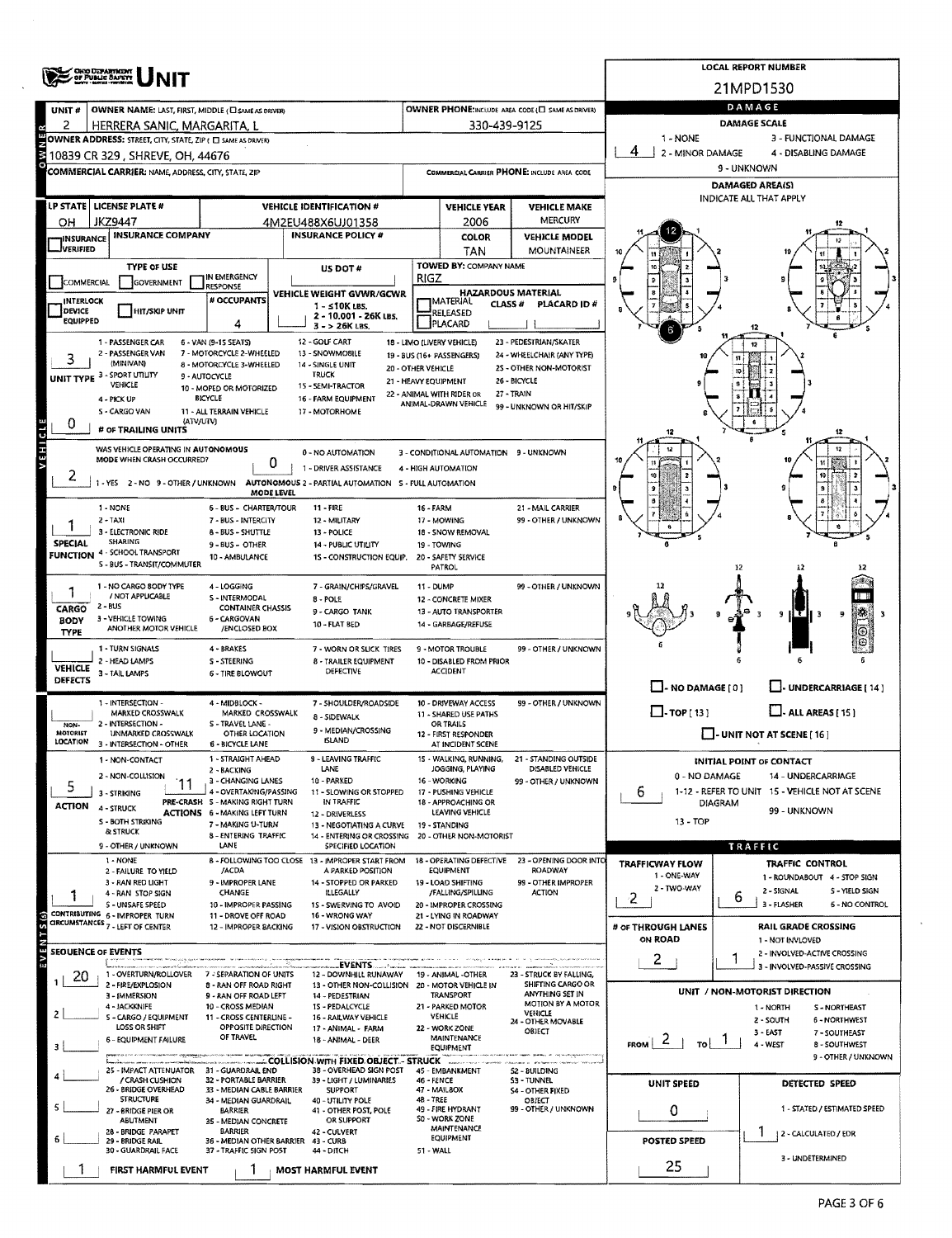|                                                      | <b>CHOODSPARTMENT</b>                                                                 |                                                                        | <b>LOCAL REPORT NUMBER</b>                                                            |                      |                                                         |                                                      |                                                                 |                                                                |  |  |  |  |
|------------------------------------------------------|---------------------------------------------------------------------------------------|------------------------------------------------------------------------|---------------------------------------------------------------------------------------|----------------------|---------------------------------------------------------|------------------------------------------------------|-----------------------------------------------------------------|----------------------------------------------------------------|--|--|--|--|
|                                                      |                                                                                       |                                                                        | 21MPD1530                                                                             |                      |                                                         |                                                      |                                                                 |                                                                |  |  |  |  |
| UNIT#                                                | OWNER NAME: LAST, FIRST, MIDDLE ( C SAME AS DRIVER)                                   |                                                                        |                                                                                       |                      |                                                         | OWNER PHONE:INCLUDE AREA CODE (C) SAME AS DRIVER)    |                                                                 | DAMAGE                                                         |  |  |  |  |
| 3                                                    | <b>FISHER, RICHARD</b><br>OWNER ADDRESS: STREET, CITY, STATE, ZIP ( O SAME AS DRIVER) |                                                                        |                                                                                       |                      | 330-893-4192                                            |                                                      | 1 - NONE                                                        | <b>DAMAGE SCALE</b><br>3 - FUNCTIONAL DAMAGE                   |  |  |  |  |
|                                                      | 2 - MINOR DAMAGE<br>4 - DISABLING DAMAGE<br>10882 CR 1, SHREVE, OH, 44676             |                                                                        |                                                                                       |                      |                                                         |                                                      |                                                                 |                                                                |  |  |  |  |
|                                                      | COMMERCIAL CARRIER: NAME, ADDRESS, CITY, STATE, ZIP                                   |                                                                        | COMMERCIAL CARRIER PHONE: INCLUDE AREA CODE                                           | 9 - UNKNOWN          |                                                         |                                                      |                                                                 |                                                                |  |  |  |  |
|                                                      |                                                                                       |                                                                        | <b>DAMAGED AREA(S)</b><br><b>INDICATE ALL THAT APPLY</b>                              |                      |                                                         |                                                      |                                                                 |                                                                |  |  |  |  |
|                                                      | LP STATE LICENSE PLATE #                                                              |                                                                        | <b>VEHICLE IDENTIFICATION #</b>                                                       |                      | <b>VEHICLE YEAR</b>                                     | <b>VEHICLE MAKE</b><br><b>CHEVROLET</b>              |                                                                 |                                                                |  |  |  |  |
| OН                                                   | <b>HSM5145</b><br><b>INSURANCE COMPANY</b>                                            |                                                                        | 1GCEK19TX1E232113<br><b>INSURANCE POLICY #</b>                                        |                      | 2001<br><b>COLOR</b>                                    | <b>VEHICLE MODEL</b>                                 |                                                                 |                                                                |  |  |  |  |
| <b>X</b> <sup>INSURANCE</sup>                        | <b>PROGRESSIVE</b>                                                                    |                                                                        | 03099142-0                                                                            |                      | TAN                                                     | SILVERADO                                            |                                                                 |                                                                |  |  |  |  |
|                                                      | <b>TYPE OF USE</b>                                                                    | IN EMERGENCY                                                           | US DOT #                                                                              |                      | <b>TOWED BY: COMPANY NAME</b>                           |                                                      |                                                                 |                                                                |  |  |  |  |
| <b>COMMERCIAL</b>                                    | <b>GOVERNMENT</b>                                                                     | <b>RESPONSE</b><br># OCCUPANTS                                         | VEHICLE WEIGHT GVWR/GCWR                                                              |                      | <b>HAZARDOUS MATERIAL</b>                               |                                                      |                                                                 |                                                                |  |  |  |  |
| <b>INTERLOCK</b><br><b>DEVICE</b><br><b>EQUIPPED</b> | <b>HIT/SKIP UNIT</b>                                                                  |                                                                        | $1 - 510K$ LBS.<br>2 - 10.001 - 26K LBS.                                              |                      | <b>IMATERIAL</b><br>CLASS#<br>RELEASED                  | <b>PLACARD ID#</b>                                   |                                                                 |                                                                |  |  |  |  |
|                                                      |                                                                                       | 0                                                                      | 3 - > 26K LBS.                                                                        |                      | <b>PLACARD</b>                                          |                                                      |                                                                 |                                                                |  |  |  |  |
|                                                      | 1 - PASSENGER CAR<br>2 - PASSENGER VAN                                                | 6 - VAN (9-15 SEATS)<br>7 - MOTORCYCLE 2-WHEELED                       | 12 - GOLF CART<br>13 - SNOWMOBILE                                                     |                      | 18 - LIMO (LIVERY VEHICLE)<br>19 - BUS (16+ PASSENGERS) | 23 - PEDESTRIAN/SKATER<br>24 - WHEELCHAIR (ANY TYPE) |                                                                 | 12                                                             |  |  |  |  |
|                                                      | (MINIVAN)<br>UNIT TYPE 3 - SPORT UTILITY                                              | 8 - MOTORCYCLE 3-WHEELED<br>9 - AUTOCYCLE                              | 14 - SINGLE UNIT<br><b>TRUCK</b>                                                      | 20 - OTHER VEHICLE   |                                                         | 25 - OTHER NON-MOTORIST<br>26 - BICYCLE              |                                                                 |                                                                |  |  |  |  |
|                                                      | <b>VEHICLE</b><br>4 - PICK UP                                                         | 10 - MOPED OR MOTORIZED<br><b>BICYCLE</b>                              | 15 - SEMI-TRACTOR<br>16 - FARM EQUIPMENT                                              | 21 - HEAVY EQUIPMENT | 22 - ANIMAL WITH RIDER OR                               | 27 - TRAIN                                           |                                                                 |                                                                |  |  |  |  |
|                                                      | 5 - CARGO VAN                                                                         | <b>11 - ALL TERRAIN VEHICLE</b>                                        | 17 - MOTORHOME                                                                        |                      | ANIMAL-DRAWN VEHICLE                                    | 99 - UNKNOWN OR HIT/SKIP                             |                                                                 |                                                                |  |  |  |  |
| 0                                                    | (ATV/UTV)<br># OF TRAILING UNITS                                                      |                                                                        |                                                                                       |                      |                                                         |                                                      |                                                                 |                                                                |  |  |  |  |
| <b>VEHICLE</b>                                       | WAS VEHICLE OPERATING IN AUTONOMOUS<br>MODE WHEN CRASH OCCURRED?                      |                                                                        | 0 - NO AUTOMATION                                                                     |                      | 3 - CONDITIONAL AUTOMATION 9 - UNKNOWN                  |                                                      |                                                                 |                                                                |  |  |  |  |
| 2                                                    |                                                                                       | 0                                                                      | 1 - DRIVER ASSISTANCE                                                                 |                      | 4 - HIGH AUTOMATION                                     |                                                      |                                                                 |                                                                |  |  |  |  |
|                                                      |                                                                                       | <b>MODE LEVEL</b>                                                      | -YES 2 - NO 9 - OTHER / UNKNOWN AUTONOMOUS 2 - PARTIAL AUTOMATION 5 - FULL AUTOMATION |                      |                                                         |                                                      |                                                                 |                                                                |  |  |  |  |
|                                                      | 1 - NONE                                                                              | 6 - BUS - CHARTER/TOUR                                                 | $11 - FIRE$                                                                           | 16 - FARM            |                                                         | 21 - MAIL CARRIER                                    |                                                                 |                                                                |  |  |  |  |
|                                                      | 2 - TAXI<br>3 - ELECTRONIC RIDE                                                       | 7 - BUS - INTERCITY<br>8 - BUS - SHUTTLE                               | 12 - MILITARY<br>13 - POLICE                                                          |                      | 17 - MOWING<br>18 - SNOW REMOVAL                        | 99 - OTHER / UNKNOWN                                 |                                                                 |                                                                |  |  |  |  |
| <b>SPECIAL</b>                                       | SHARING<br><b>FUNCTION 4 - SCHOOL TRANSPORT</b>                                       | 9 - BUS - OTHER<br>10 - AMBULANCE                                      | 14 - PUBLIC UTILITY<br>15 - CONSTRUCTION EQUIP.                                       |                      | 19 - TOWING<br>20 - SAFETY SERVICE                      |                                                      |                                                                 |                                                                |  |  |  |  |
|                                                      | 5 - BUS - TRANSIT/COMMUTER                                                            |                                                                        |                                                                                       |                      | PATROL                                                  |                                                      |                                                                 | 12                                                             |  |  |  |  |
|                                                      | 1 - NO CARGO BODY TYPE<br>/ NOT APPLICABLE                                            | 4 - LOGGING<br>S - INTERMODAL                                          | 7 - GRAIN/CHIPS/GRAVEL                                                                | <b>11 - DUMP</b>     |                                                         | 99 - OTHER / UNKNOWN                                 |                                                                 |                                                                |  |  |  |  |
| <b>CARGO</b>                                         | 2 - BUS                                                                               | <b>CONTAINER CHASSIS</b>                                               | 8 - POLE<br>9 - CARGO TANK                                                            |                      | 12 - CONCRETE MIXER<br>13 - AUTO TRANSPORTER            |                                                      |                                                                 | मा र ।<br>э<br>9                                               |  |  |  |  |
| <b>BODY</b><br><b>TYPE</b>                           | 3 - VEHICLE TOWING<br>ANOTHER MOTOR VEHICLE                                           | 6 - CARGOVAN<br>/ENCLOSED BOX                                          | 10 - FLAT 8ED                                                                         |                      | 14 - GARBAGE/REFUSE                                     |                                                      |                                                                 |                                                                |  |  |  |  |
|                                                      | 1 - TURN SIGNALS                                                                      | 4 - BRAKES                                                             | 7 - WORN OR SLICK TIRES                                                               |                      | 9 - MOTOR TROUBLE                                       | 99 - OTHER / UNKNOWN                                 |                                                                 |                                                                |  |  |  |  |
| <b>VEHICLE</b>                                       | 2 - HEAD LAMPS<br>3 - TAIL LAMPS                                                      | S - STEERING<br><b>6 - TIRE BLOWOUT</b>                                | <b>B - TRAILER EQUIPMENT</b><br><b>DEFECTIVE</b>                                      |                      | 10 - DISABLED FROM PRIOR<br><b>ACCIDENT</b>             |                                                      |                                                                 |                                                                |  |  |  |  |
| <b>DEFECTS</b>                                       |                                                                                       |                                                                        |                                                                                       |                      |                                                         | 99 - OTHER / UNKNOWN                                 | XI- NO DAMAGE [0]                                               | UNDERCARRIAGE [14]                                             |  |  |  |  |
|                                                      | 1 - INTERSECTION -<br>MARKED CROSSWALK                                                | 4 - MIDBLOCK -<br>MARKED CROSSWALK                                     | 7 - SHOULDER/ROADSIDE<br>8 - SIDEWALK                                                 |                      | 10 - DRIVEWAY ACCESS<br>11 - SHARED USE PATHS           | $\Box$ ALL AREAS [15]                                |                                                                 |                                                                |  |  |  |  |
| NON-<br><b>MOTORIST</b>                              | 2 - INTERSECTION -<br><b>UNMARKED CROSSWALK</b>                                       | S - TRAVEL LANE -<br>OTHER LOCATION                                    | 9 - MEDIAN/CROSSING                                                                   |                      | OR TRAILS<br>12 - FIRST RESPONDER                       |                                                      | $\Box$ - UNIT NOT AT SCENE [ 16 ]                               |                                                                |  |  |  |  |
| LOCATION                                             | 3 - INTERSECTION - OTHER                                                              | 6 - BICYCLE LANE<br>1 - STRAIGHT AHEAD                                 | <b>ISLAND</b><br>9 - LEAVING TRAFFIC                                                  |                      | AT INCIDENT SCENE                                       | 15 - WALKING, RUNNING, 21 - STANDING OUTSIDE         |                                                                 |                                                                |  |  |  |  |
|                                                      | 1 - NON-CONTACT<br>2 - NON-COLLISION                                                  | 2 - BACKING                                                            | LANE                                                                                  |                      | JOGGING, PLAYING                                        | DISABLED VEHICLE                                     | INITIAL POINT OF CONTACT<br>0 - NO DAMAGE<br>14 - UNDERCARRIAGE |                                                                |  |  |  |  |
|                                                      | 3 - STRIKING                                                                          | 3 - CHANGING LANES<br>4 - OVERTAKING/PA5SING                           | 10 - PARKED<br>11 - SLOWING OR STOPPED                                                |                      | 16 - WORKING<br>17 - PUSHING VEHICLE                    | 99 - OTHER / UNKNOWN                                 | 6                                                               | 1-12 - REFER TO UNIT 15 - VEHICLE NOT AT SCENE                 |  |  |  |  |
| ACTION                                               | 4 STRUCK                                                                              | PRE-CRASH 5 - MAKING RIGHT TURN<br><b>ACTIONS 6 - MAKING LEFT TURN</b> | IN TRAFFIC<br>12 - DRIVERLESS                                                         |                      | 18 - APPROACHING OR<br>LEAVING VEHICLE                  |                                                      | <b>DIAGRAM</b><br>99 - UNKNOWN                                  |                                                                |  |  |  |  |
|                                                      | S - BOTH STRIKING<br><b>&amp; STRUCK</b>                                              | 7 - MAKING U-TURN<br>8 - ENTERING TRAFFIC                              | 13 - NEGOTIATING A CURVE<br>14 - ENTERING OR CROSSING 20 - OTHER NON-MOTORIST         |                      | 19 - STANDING                                           |                                                      | 13 - TOP                                                        |                                                                |  |  |  |  |
|                                                      | 9 - OTHER / UNKNOWN                                                                   | LANE                                                                   | SPECIFIED LOCATION                                                                    |                      |                                                         |                                                      |                                                                 | TRAFFIC                                                        |  |  |  |  |
|                                                      | 1 NONE<br>2 - FAILURE TO YIELD                                                        | /ACDA                                                                  | 8 - FOLLOWING TOO CLOSE 13 - IMPROPER START FROM<br>A PARKED POSITION                 |                      | 18 - OPERATING DEFECTIVE<br>EQUIPMENT                   | 23 - DPENING DOOR INTO<br><b>ROADWAY</b>             | <b>TRAFFICWAY FLOW</b><br>1 - ONE-WAY                           | <b>TRAFFIC CONTROL</b><br>1 - ROUNDABOUT 4 - STOP SIGN         |  |  |  |  |
|                                                      | 3 RAN RED LIGHT<br>4 - RAN STOP SIGN                                                  | 9 - IMPROPER LANE<br><b>CHANGE</b>                                     | 14 - STOPPED OR PARKED<br>ILLEGALLY                                                   |                      | 19 - LOAD SHIFTING<br>/FALLING/SPILLING                 | 99 - OTHER IMPROPER<br><b>ACTION</b>                 | 2 - TWO-WAY                                                     | 2 - SIGNAL<br>S - YIELD SIGN                                   |  |  |  |  |
|                                                      | S - UNSAFE SPEED<br>CONTRIBUTING 6 - IMPROPER TURN                                    | 10 - IMPROPER PASSING<br>11 - DROVE OFF ROAD                           | 15 - SWERVING TO AVOID<br>16 - WRONG WAY                                              |                      | 20 - IMPROPER CROSSING<br>21 - LYING IN ROADWAY         |                                                      | 2                                                               | 6<br>3 - FLASHER<br>6 - NO CONTROL                             |  |  |  |  |
|                                                      | CIRCUMSTANCES <sub>7</sub> - LEFT OF CENTER                                           | 12 - IMPROPER BACKING                                                  | 17 - VISION OBSTRUCTION                                                               |                      | 22 - NOT DISCERNIBLE                                    |                                                      | # OF THROUGH LANES                                              | <b>RAIL GRADE CROSSING</b>                                     |  |  |  |  |
|                                                      | <b>SEQUENCE OF EVENTS</b>                                                             |                                                                        |                                                                                       |                      |                                                         |                                                      | ON ROAD                                                         | 1 - NOT INVLOVED<br>2 - INVOLVED-ACTIVE CROSSING               |  |  |  |  |
| Σ<br>20                                              | 1 - OVERTURN/ROLLOVER                                                                 | 7 - SEPARATION OF UNITS                                                | <b>LEVENTS</b><br>12 - DOWNHILL RUNAWAY                                               |                      | 19 - ANIMAL -OTHER                                      | 23 - STRUCK BY FALLING,                              | 2.                                                              | 1<br>3 - INVOLVED-PASSIVE CROSSING                             |  |  |  |  |
|                                                      | 2 - FIRE/EXPLOSION<br>3 - IMMERSION                                                   | 8 - RAN OFF ROAD RIGHT<br>9 - RAN OFF ROAD LEFT                        | 13 - OTHER NON-COLLISION<br>14 - PEDESTRIAN                                           |                      | 20 - MOTOR VEHICLE IN<br><b>TRANSPORT</b>               | SHIFTING CARGO OR<br>ANYTHING SET IN                 |                                                                 | UNIT / NON-MOTORIST DIRECTION                                  |  |  |  |  |
|                                                      | 4 - JACKKNIFE                                                                         | 10 - CROSS MEDIAN                                                      | 15 - PEDALCYCLE                                                                       |                      | 21 - PARKED MOTOR<br><b>VEHICLE</b>                     | MOTION BY A MOTOR<br><b>VEHICLE</b>                  |                                                                 | 1 - NORTH<br>5 - NORTHEAST                                     |  |  |  |  |
|                                                      | S - CARGO / EQUIPMENT<br>LOSS OR SHIFT                                                | 11 - CROSS CENTERLINE -<br><b>OPPOSITE DIRECTION</b>                   | 16 - RAILWAY VEHICLE<br>17 - ANIMAL - FARM                                            |                      | 22 - WORK ZONE                                          | 24 - OTHER MOVABLE<br>OBJECT                         |                                                                 | 2 - SOUTH<br><b>6 - NORTHWEST</b><br>3 - EAST<br>7 - SOUTHEAST |  |  |  |  |
|                                                      | 6 - EQUIPMENT FAILURE                                                                 | OF TRAVEL                                                              | 18 - ANIMAL - DEER                                                                    |                      | MAINTENANCE<br><b>EQUIPMENT</b>                         |                                                      | $2 + \frac{1}{2}$<br><b>FROM</b>                                | 4 - WEST<br>8 - SOUTHWEST                                      |  |  |  |  |
|                                                      | 25 - IMPACT ATTENUATOR 31 - GUARDRAIL END                                             |                                                                        | COLLISION WITH FIXED OBJECT. - STRUCK<br>38 - OVERHEAD SIGN POST                      |                      | 45 - EMBANKMENT                                         | 52 - BUILDING                                        |                                                                 | 9 - OTHER / UNKNOWN                                            |  |  |  |  |
|                                                      | / CRASH CUSHION<br>26 - BRIDGE OVERHEAD                                               | 32 - PORTABLE BARRIER<br>33 - MEDIAN CABLE BARRIER                     | 39 - LIGHT / LUMINARIES<br>SUPPORT                                                    | <b>46 - FENCE</b>    | 47 - MAILBOX                                            | 53 - TUNNEL<br>54 - OTHER FIXED                      | <b>UNIT SPEED</b>                                               | DETECTED SPEED                                                 |  |  |  |  |
|                                                      | <b>STRUCTURE</b><br>27 - BRIDGE PIER OR                                               | 34 - MEDIAN GUARDRAIL<br><b>BARRIER</b>                                | 40 - UTILITY POLE<br>41 - OTHER POST, POLE                                            | 48 - TREE            | 49 - FIRE HYDRANT                                       | OBJECT<br>99 - OTHER / UNKNOWN                       | 0                                                               | 1 - STATED / ESTIMATED SPEED                                   |  |  |  |  |
|                                                      | ABUTMENT<br>28 - BRIDGE PARAPET                                                       | 35 - MEDIAN CONCRETE<br><b>BARRIER</b>                                 | OR SUPPORT<br>42 - CULVERT                                                            |                      | 50 - WORK ZONE<br>MAINTENANCE                           |                                                      |                                                                 | 2 - CALCULATED / EDR                                           |  |  |  |  |
|                                                      | 29 - BRIDGE RAIL<br>30 - GUARDRAIL FACE                                               | 36 - MEDIAN OTHER BARRIER 43 - CURB<br>37 - TRAFFIC SIGN POST          | 44 - DITCH                                                                            | 51 - WALL            | EQUIPMENT                                               |                                                      | <b>POSTED SPEED</b>                                             |                                                                |  |  |  |  |
|                                                      | FIRST HARMFUL EVENT                                                                   |                                                                        | MOST HARMFUL EVENT                                                                    |                      |                                                         |                                                      | 25                                                              | 3 - UNDETERMINED                                               |  |  |  |  |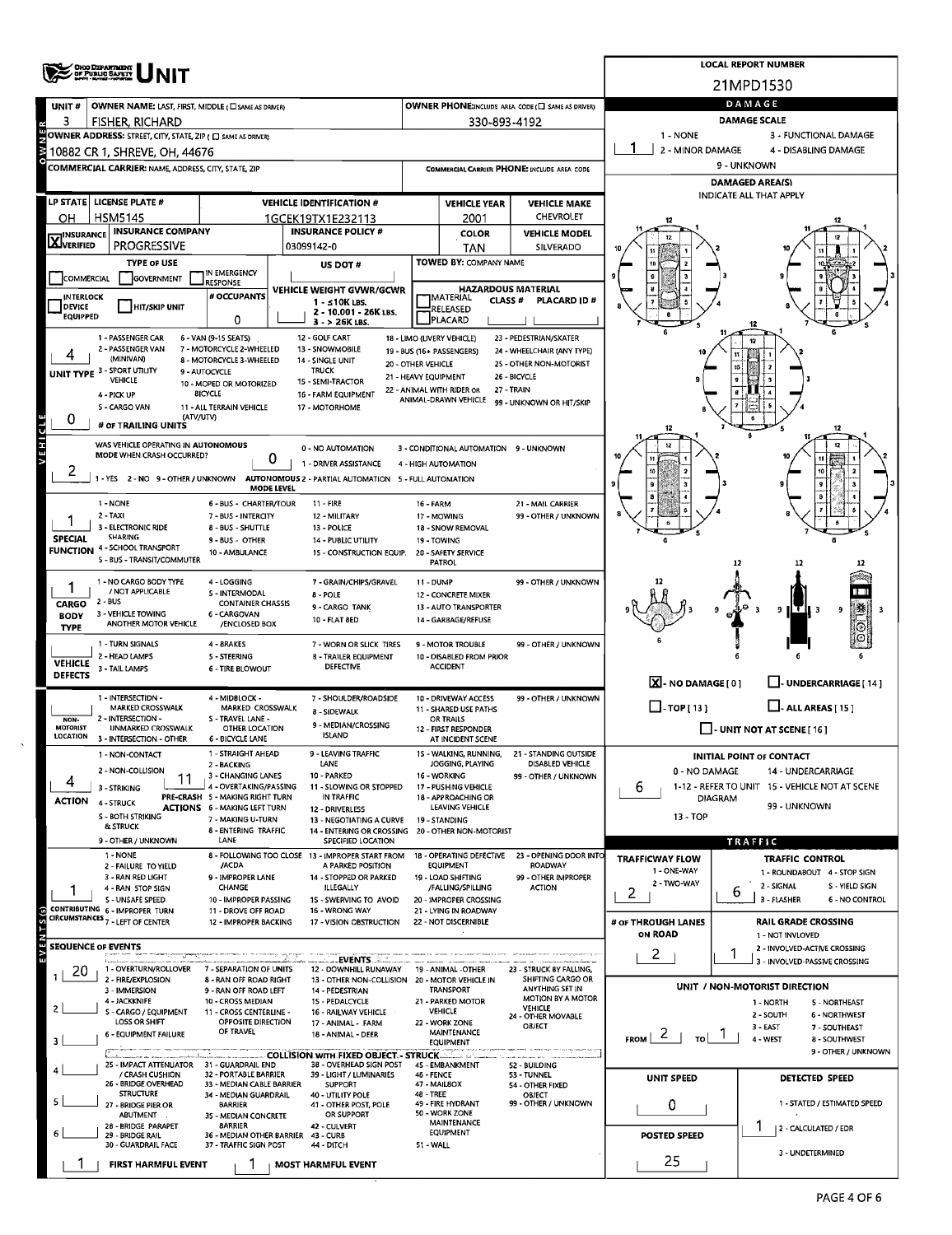|                                                                 | <del>≸≊≊™</del> Motorist / Non-Motorist                                                                                |                                                     |                                    |                                       |                                                                                    |                        |                                                 |                       |                                  | <b>LOCAL REPORT NUMBER</b><br>21MPD1530                                            |                                                                                                                               |                                    |                                                                     |                                              |                                                |                                                            |                        |  |
|-----------------------------------------------------------------|------------------------------------------------------------------------------------------------------------------------|-----------------------------------------------------|------------------------------------|---------------------------------------|------------------------------------------------------------------------------------|------------------------|-------------------------------------------------|-----------------------|----------------------------------|------------------------------------------------------------------------------------|-------------------------------------------------------------------------------------------------------------------------------|------------------------------------|---------------------------------------------------------------------|----------------------------------------------|------------------------------------------------|------------------------------------------------------------|------------------------|--|
| UNIT #                                                          | NAME: LAST, FIRST, MIDDLE                                                                                              |                                                     |                                    |                                       |                                                                                    |                        |                                                 |                       |                                  |                                                                                    |                                                                                                                               |                                    | DATE OF BIRTH                                                       |                                              |                                                | AGE                                                        | <b>GENDER</b>          |  |
| 1                                                               | WEBER, KASEY, LOGAN                                                                                                    |                                                     |                                    |                                       |                                                                                    |                        |                                                 |                       |                                  |                                                                                    |                                                                                                                               |                                    | 04/16/2005                                                          |                                              |                                                | 16                                                         | м                      |  |
| U                                                               | <b>ADDRESS: STREET, CITY, STATE, ZIP</b>                                                                               |                                                     |                                    |                                       |                                                                                    |                        |                                                 |                       |                                  |                                                                                    | <b>CONTACT PHONE - INCLUDE AREA CODE</b>                                                                                      |                                    |                                                                     |                                              |                                                |                                                            |                        |  |
|                                                                 | 5916 TR 322, MILLERSBURG, OH, 44654                                                                                    |                                                     |                                    |                                       |                                                                                    |                        |                                                 |                       |                                  |                                                                                    | 330-600-5305                                                                                                                  |                                    |                                                                     |                                              |                                                |                                                            |                        |  |
|                                                                 | <b>INJURIES INJURED</b><br><b>EMS AGENCY (NAME)</b><br>INJURED TAKEN TO: MEDICAL FACILITY (NAME, CITY)<br><b>TAKEN</b> |                                                     |                                    |                                       |                                                                                    |                        |                                                 |                       | <b>SAFETY EQUIPMENT</b><br>lused |                                                                                    | <b>DOT-COMPLIANT</b>                                                                                                          | <b>SEATING</b><br>POSITION         |                                                                     | AIR BAG USAGE                                | EJECTION                                       | <b>TRAPPED</b>                                             |                        |  |
| 5                                                               | BY<br>$\pm$ 1.                                                                                                         |                                                     |                                    |                                       |                                                                                    |                        |                                                 |                       |                                  | 4                                                                                  |                                                                                                                               | <sup>J</sup> MC HELMET             | 1                                                                   |                                              | 1                                              | 1                                                          | 1                      |  |
| MOTORIST / NON-MOTOR<br><b>OL STATE</b>                         |                                                                                                                        | <b>OPERATOR LICENSE NUMBER</b>                      |                                    |                                       |                                                                                    | <b>OFFENSE CHARGED</b> |                                                 |                       | <b>LOCAL</b><br>CODE             | OFFENSE DESCRIPTION                                                                |                                                                                                                               |                                    |                                                                     |                                              | <b>CITATION NUMBER</b>                         |                                                            |                        |  |
| OН                                                              | VF683138                                                                                                               |                                                     |                                    |                                       | 4511.21A                                                                           |                        |                                                 |                       |                                  | NO PERSON SHALL OPERATE A MOTO                                                     |                                                                                                                               |                                    |                                                                     |                                              | 1RA7KN                                         |                                                            |                        |  |
| OL CLASS                                                        | <b>ENDORSEMENT</b>                                                                                                     |                                                     | <b>RESTRICTION SELECT UP TO 3</b>  | <b>DRIVER</b>                         | <b>DISTRACTED</b>                                                                  | <b>ALCOHOL</b>         | ALCOHOL / DRUG SUSPECTED                        | MARUUANA              |                                  | <b>CONDITION</b>                                                                   | <b>STATUS</b>                                                                                                                 | <b>TYPE</b>                        | <b>ALCOHOL TEST</b><br>VALUE                                        | DRUG TEST(S)<br><b>STATUS</b><br><b>TYPE</b> |                                                |                                                            | RESULTS SELECT UP TO 4 |  |
| 4                                                               |                                                                                                                        |                                                     |                                    | $BY_1$                                |                                                                                    |                        | <b>OTHER DRUG</b>                               |                       |                                  | 1                                                                                  | 1                                                                                                                             | -1                                 |                                                                     | 1                                            | 1                                              |                                                            |                        |  |
| UNIT #                                                          |                                                                                                                        | <b>NAME: LAST, FIRST, MIDDLE</b>                    |                                    |                                       |                                                                                    |                        |                                                 |                       |                                  |                                                                                    |                                                                                                                               |                                    | DATE OF BIRTH                                                       |                                              |                                                | AGE                                                        | <b>GENDER</b>          |  |
| 2                                                               |                                                                                                                        | HERRERA SANIC, JUAN, ELIAS                          |                                    |                                       |                                                                                    |                        |                                                 |                       |                                  |                                                                                    |                                                                                                                               |                                    | 10/12/1998                                                          |                                              |                                                | 23                                                         | м                      |  |
|                                                                 | <b>ADDRESS: STREET, CITY, STATE, ZIP</b>                                                                               |                                                     |                                    |                                       |                                                                                    |                        |                                                 |                       |                                  |                                                                                    |                                                                                                                               |                                    | <b>CONTACT PHONE - INCLUDE AREA CODE</b>                            |                                              |                                                |                                                            |                        |  |
|                                                                 |                                                                                                                        | 12970 TR 503, BIG PRAIRIE, OH, 44611                |                                    |                                       |                                                                                    |                        |                                                 |                       |                                  |                                                                                    |                                                                                                                               | 330-690-2278                       |                                                                     |                                              |                                                |                                                            |                        |  |
| MOTORIST / NON-MOTORI<br>5                                      | <b>INJURIES INJURED</b><br><b>TAKEN</b><br>BY<br>$\sqrt{1}$                                                            | <b>EMS AGENCY (NAME)</b>                            |                                    |                                       |                                                                                    |                        | INJURED TAKEN TO: MEDICAL FACILITY (NAME, CITY) |                       |                                  | SAFETY EQUIPMENT<br><b>USED</b><br>4                                               |                                                                                                                               | <b>IDOT-COMPLIANT</b><br>MC HELMET | <b>SEATING</b><br>POSITION<br>1                                     | AIR BAG USAGE<br>EJECTION                    |                                                | <b>TRAPPED</b>                                             |                        |  |
| OL STATE                                                        |                                                                                                                        | <b>OPERATOR LICENSE NUMBER</b>                      |                                    |                                       |                                                                                    | OFFENSE CHARGED        |                                                 |                       | LOCAL                            | OFFENSE DESCRIPTION                                                                |                                                                                                                               |                                    |                                                                     |                                              | 1<br><b>CITATION NUMBER</b>                    |                                                            | 1.                     |  |
|                                                                 |                                                                                                                        |                                                     |                                    |                                       |                                                                                    |                        |                                                 |                       | CODE                             |                                                                                    |                                                                                                                               |                                    |                                                                     |                                              |                                                |                                                            |                        |  |
| <b>OL CLASS</b>                                                 | <b>ENDORSEMENT</b>                                                                                                     |                                                     | <b>RESTRICTION SELECT UP TO 3</b>  | <b>DRIVER</b>                         |                                                                                    |                        | ALCOHOL / DRUG SUSPECTED                        |                       |                                  | <b>CONDITION</b>                                                                   |                                                                                                                               |                                    | ALCOHOL TEST                                                        |                                              |                                                | <b>DRUG TEST(S)</b>                                        |                        |  |
|                                                                 |                                                                                                                        |                                                     |                                    | $18Y_1$                               | <b>DISTRACTED</b>                                                                  | <b>ALCOHOL</b>         | OTHER DRUG                                      | MARUUANA              |                                  | 1                                                                                  | <b>STATUS</b>                                                                                                                 | <b>TYPE</b>                        | VALUE                                                               | <b>STATUS</b>                                | <b>TYPE</b>                                    |                                                            | RESULTS SELECT UP TO 4 |  |
| UNIT #                                                          |                                                                                                                        | NAME: LAST, FIRST, MIDDLE                           |                                    |                                       |                                                                                    |                        |                                                 |                       |                                  |                                                                                    | 1                                                                                                                             |                                    | <b>DATE OF BIRTH</b>                                                | -1                                           | 1                                              | <b>AGE</b>                                                 | <b>GENDER</b>          |  |
| з                                                               |                                                                                                                        | FISHER, RICHARD, H                                  |                                    |                                       |                                                                                    |                        |                                                 |                       |                                  | 09/18/1946                                                                         |                                                                                                                               |                                    |                                                                     |                                              | 75                                             | м                                                          |                        |  |
|                                                                 | <b>ADDRESS: STREET, CITY, STATE, ZIP</b>                                                                               |                                                     |                                    |                                       |                                                                                    |                        |                                                 |                       |                                  |                                                                                    |                                                                                                                               |                                    | <b>CONTACT PHONE - INCLUDE AREA CODE</b>                            |                                              |                                                |                                                            |                        |  |
|                                                                 |                                                                                                                        | 10882 CR 1, SHREVE, OH, 44676                       |                                    |                                       |                                                                                    |                        |                                                 |                       |                                  |                                                                                    |                                                                                                                               | 330-893-4192                       |                                                                     |                                              |                                                |                                                            |                        |  |
| MOTORIST / NON-MOTORIST<br><b>INJURIES INJURED</b>              | <b>TAKEN</b>                                                                                                           | <b>EMS AGENCY (NAME)</b>                            |                                    |                                       |                                                                                    |                        | INJURED TAKEN TO: MEDICAL FACILITY (NAME, CITY) |                       |                                  | <b>SAFETY EQUIPMENT</b><br><b>USED</b>                                             |                                                                                                                               | <b>DOT-COMPLIANT</b>               | <b>SEATING</b><br>POSITION                                          |                                              | <b>AIR BAG USAGE</b>                           | <b>EJECTION</b>                                            | <b>TRAPPED</b>         |  |
| 5                                                               | BY<br>11                                                                                                               |                                                     |                                    |                                       |                                                                                    |                        |                                                 |                       |                                  | 4                                                                                  | MC HELMET<br>1<br>1                                                                                                           |                                    |                                                                     |                                              | 1                                              | 1                                                          |                        |  |
| <b>OL STATE</b>                                                 |                                                                                                                        | <b>OPERATOR LICENSE NUMBER</b>                      |                                    |                                       |                                                                                    | <b>OFFENSE CHARGED</b> |                                                 |                       | LOCAL<br>CODE                    | <b>OFFENSE DESCRIPTION</b>                                                         |                                                                                                                               |                                    |                                                                     |                                              | <b>CITATION NUMBER</b>                         |                                                            |                        |  |
| OН<br>OL CLASS                                                  | RS958390<br><b>ENDORSEMENT</b>                                                                                         |                                                     | <b>RESTRICTION SELECT UP TO 3</b>  |                                       |                                                                                    |                        |                                                 |                       |                                  |                                                                                    |                                                                                                                               |                                    | <b>ALCOHOL TEST</b>                                                 |                                              | <b>DRUG TEST(S)</b>                            |                                                            |                        |  |
|                                                                 |                                                                                                                        |                                                     |                                    | <b>DRIVER</b>                         | <b>DISTRACTED</b>                                                                  | ALCOHOL                | ALCOHOL / DRUG SUSPECTED                        | MARIJUANA             |                                  | <b>CONDITION</b><br><b>STATUS</b><br>TYPE                                          |                                                                                                                               |                                    | VALUE                                                               | <b>STATUS</b>                                | <b>TYPE</b>                                    |                                                            | RESULTS SELECT UP TO 4 |  |
| 4                                                               |                                                                                                                        | 3                                                   |                                    | BY                                    |                                                                                    |                        | <b>OTHER DRUG</b>                               |                       |                                  | 1                                                                                  | 1                                                                                                                             | 1                                  |                                                                     | 1                                            | 1                                              |                                                            |                        |  |
| 1 - FATAL                                                       | <b>INJURIES</b>                                                                                                        | 1 - FRONT - LEFT SIDE                               | <b>SEATING POSITION</b>            |                                       | AIR RAG<br><b>1 NOT DEPLOYED</b>                                                   |                        |                                                 | OL CLASS              |                                  | OL RESTRICTION(S) DRIVER DISTRACTION                                               |                                                                                                                               |                                    |                                                                     |                                              |                                                | <b>TEST STATUS</b>                                         |                        |  |
| 2 - SUSPECTED SERIOUS                                           |                                                                                                                        | (MOTORCYCLE DRIVER)<br>2 - FRONT - MIDDLE           |                                    |                                       | 2 - DEPLOYED FRONT<br>3 - DEPLOYED SIDE 14%                                        |                        | I - CLASS A<br>2 - CLASS 8                      |                       |                                  | 1 - ALCOHOL INTERLOCK<br><b>DEVICE</b><br>2 - CDL INTRASTATE ONLY                  |                                                                                                                               |                                    | 1. NOT DISTRACTED<br>2 - MANUALLY OPERATING AN<br><b>ELECTRONIC</b> |                                              |                                                | ी । - NONE GIVEN<br>2 - TEST REFUSED<br>.3 - TEST GIVEN, 1 |                        |  |
| <b>INJURY</b><br>3 - SUSPECTED MINOR                            |                                                                                                                        | 3 - FRONT - RIGHT SIDE<br>- SECOND - LEFT SIDE      |                                    | <b>FRONT/SIDE</b>                     | 4 - DEPLOYED BOTH.                                                                 |                        | 3 - CLASS C                                     |                       |                                  | <b>3 - CORRECTIVE LENSES</b><br>14 - FARM WAIVER                                   |                                                                                                                               |                                    | COMMUNICATION DEVICE<br><b>ITEXTING, TYPING,</b>                    |                                              |                                                |                                                            | CONTAMINATED SAMPLE    |  |
| INJURY $\cdots \rightarrow \cdots$<br>4 - POSSIBLE INJURY       |                                                                                                                        | S - SECOND. - MIDDLE                                | (MOTORCYCLE PASSENGER)             |                                       | 5 - NOT APPLICABLE<br>9 - DEPLOYMENT UNKNOWN                                       |                        | <b>4 - REGULAR CLASS</b><br>$(OHO = D)$         |                       |                                  | <b>15 - EXCEPT CLASS A BUS</b><br>6 - EXCEPT CLASS A                               |                                                                                                                               |                                    | <b>FILLE INIGE</b><br>- TALKING ON HANDS-FREE                       |                                              | / UNUSABLE<br>4 - TEST GIVEN,<br>RESULTS KNOWN |                                                            |                        |  |
| 5 - NO APPARENT INJURY<br>wikk                                  |                                                                                                                        | 6 - SECOND - RIGHT SIDE<br>17 - THIRD - LEFT SIDE   |                                    |                                       | & CLASS B BUS<br>S - M/C MOPED ONLY<br>- EXCEPT:TRACTOR-TRAILER<br><b>EJECTION</b> |                        |                                                 |                       |                                  |                                                                                    | COMMUNICATION DEVICE<br>S - TEST GIVEN,<br>4 - TALKING ON HAND-HELD<br><b>RESULTS UNKNOWN</b><br><b>SCOMMUNICATION DEVICE</b> |                                    |                                                                     |                                              |                                                |                                                            |                        |  |
| <b>INJURIES TAKEN BY</b>                                        |                                                                                                                        | (MOTORCYCLE SIDE CAR)<br>8 - Third - Middle         |                                    | 1 - NOT EJECTED -                     |                                                                                    |                        | 6 - NO VALID OL                                 |                       |                                  | <b>8 - INTERMEDIATE LICENSE</b><br><b>RESTRICTIONS:</b><br>- LEARNER'S PERMIT<br>9 |                                                                                                                               |                                    | 5 - OTHER ACTIVITY WITH AN<br>ELECTRONIC DEVICE                     |                                              |                                                |                                                            | ALCOHOL TEST TYPE      |  |
| 1 - NOT TRANSPORTED<br><b>/TREATED AT SCENE</b>                 |                                                                                                                        | 9 - THIRD - RIGHT SIDE<br>10 - SLEEPER SECTION      |                                    |                                       | 2 - PARTIALLY EJECTED<br>3 - TOTALLY EJECTED<br>4 - NOT APPLICABLE                 |                        | <b>OL ENDORSEMENT</b><br>H - HAZMAT             |                       |                                  | <b>RESTRICTIONS</b><br><b>10 - LIMITED TO DAYLIGHT</b>                             |                                                                                                                               |                                    | 6 - PASSENGER<br>7 - OTHER DISTRACTION                              |                                              | ⊱t – NONE<br>12 - BLOOD                        |                                                            |                        |  |
| $2 - EMS$<br>3 - POLICE                                         | Αù.                                                                                                                    | OF TRUCK CAB<br>11 - PASSENGER IN                   |                                    |                                       | <b>TRAPPED</b>                                                                     |                        | M - MOTORCYCLE                                  |                       |                                  | ONLY.<br>11 - LIMITED TO EMPLOYMENT                                                |                                                                                                                               |                                    | INSIDE THE VEHICLE.<br><b>8 - OTHER DISTRACTION</b>                 |                                              | 3 - URINE<br>4 - BREATH                        |                                                            |                        |  |
| 9 - OTHER / UNKNOWN                                             |                                                                                                                        | AREA (NON-TRAILING UNIT,<br>BUS, PICK-UP WITH CAP)  | OTHER ENCLOSED CARGO               | ∄1-`NOT TRAPPED<br>ᢤ2 - EXTRICATED BY |                                                                                    |                        | P - PASSENGER<br>N - TANKER                     |                       |                                  | 12 - LIMITED - OTHER<br>13 - MECHANICAL DEVICES                                    |                                                                                                                               |                                    | OUTSIDE THE VEHICLE<br>9 - OTHER / UNKNOWN                          |                                              |                                                | 5 - OTHER<br><b>DRUG TEST TYPE</b>                         |                        |  |
| . 198<br><b>SAFETY EQUIPMENT</b>                                |                                                                                                                        | 12 - PASSENGER IN                                   | UNENCLOSED CARGO AREA 3 - FREED BY |                                       | MECHANICAL MEANS                                                                   |                        | Q - MOTOR SCOOTER                               |                       |                                  | (SPECIAL BRAKES, HAND<br><b>CONTROLS, OR OTHER 48</b>                              |                                                                                                                               |                                    | CONDITION<br>1 - APPARENTLY NORMAL                                  |                                              | 1 - NONE<br>2 - BLOOD                          |                                                            |                        |  |
| 1 - NONE USED<br>2 - SHOULDER BELT ONLY                         |                                                                                                                        | <b>13 - TRAILING UNIT</b><br>14 - RIDING ON VEHICLE |                                    |                                       |                                                                                    | NON-MECHANICAL MEANS   | R - THREE-WHEEL<br><b>MOTORCYCLE</b>            |                       |                                  | <b>ADAPTIVE DEVICES)</b><br>14 - MILITARY VEHICLES ONLY<br>15 - MOTOR VEHICLES     |                                                                                                                               |                                    | 2 - PHYSICAL IMPAIRMENT<br>3 - EMOTIONAL (E.G.                      |                                              | 3 - URINE<br>14 - OTHER                        |                                                            |                        |  |
| USED .<br>3 - LAP BELT ONLY USED-                               |                                                                                                                        | <b>EXTERIOR</b><br>(NON-TRAILING UNIT)              |                                    |                                       |                                                                                    |                        | S - SCHOOL BUS<br>T - DOUBLE & TRIPLE           |                       |                                  | WITHOUT AIR BRAKES<br>16 - OUTSIDE MIRROR                                          |                                                                                                                               |                                    | -DEPRESSED, ANGRY,<br>DISTURBED)                                    |                                              |                                                |                                                            | DRUG TEST RESULT(S)    |  |
| 4 - SHOULDER & LAP BELT<br>used                                 |                                                                                                                        | <b>15 - NON-MOTORIST</b><br>i 99⊶OTHER / UNKNOWN    |                                    |                                       |                                                                                    |                        | TRAILERS<br>X - TANKER / HAZMAT                 |                       |                                  | 17 - PROSTHETIC AID<br>18 - OTHER                                                  |                                                                                                                               |                                    | 4 - ILLNESS<br>S - FELL ASLEEP, FAINTED, and                        |                                              |                                                | 1 - AMPHETAMINES<br>2 - BARBITURATES                       |                        |  |
| <b>S - CHILD RESTRAINT SYSTEM</b><br>- FORWARD FACING.          |                                                                                                                        |                                                     |                                    |                                       |                                                                                    |                        |                                                 | 1 Daeu                |                                  |                                                                                    |                                                                                                                               |                                    | FATIGUED, ETC.<br>6. UNDER THE INFLUENCE OF:                        |                                              |                                                | 3 - BENZODIAZEPINES<br>4 - CANNABINOIDS,                   |                        |  |
| <b>6 - CHILD RESTRAINT SYSTEM</b><br><b>REAR FACING *</b>       |                                                                                                                        |                                                     |                                    |                                       |                                                                                    |                        | F - FEMALE                                      | <b>GENDER</b><br>수송성. |                                  |                                                                                    |                                                                                                                               |                                    | MEDICATIONS / DRUGS /<br>ALCOHOL                                    |                                              |                                                | 5 - COCAINE<br>6 - OPIATES / OPIOIDS                       |                        |  |
| 7 - BOOSTER SEAT<br>8 - HELMET USED<br>9 - PROTECTIVE PADS USED |                                                                                                                        |                                                     |                                    |                                       |                                                                                    |                        | M - MALE                                        |                       |                                  |                                                                                    |                                                                                                                               |                                    | 9 - OTHER / UNKNOWN                                                 |                                              | 7 - OTHER                                      | 8 - NEGATIVE RESULTS                                       |                        |  |
| (ELBOWS, KNEES, ETC)<br>10 - REFLECTIVE CLOTHING                |                                                                                                                        |                                                     |                                    |                                       |                                                                                    |                        | u - Other / Unknown                             |                       |                                  |                                                                                    |                                                                                                                               |                                    |                                                                     |                                              |                                                |                                                            |                        |  |
| 11 - LIGHTING - PEDESTRIAN<br>/ BICYCLE ONLY                    |                                                                                                                        |                                                     |                                    |                                       |                                                                                    |                        |                                                 |                       |                                  |                                                                                    |                                                                                                                               | 路                                  |                                                                     |                                              |                                                |                                                            |                        |  |
| 99 - OTHER FUNKNOWN                                             |                                                                                                                        |                                                     |                                    |                                       |                                                                                    |                        |                                                 |                       |                                  |                                                                                    |                                                                                                                               |                                    |                                                                     |                                              |                                                |                                                            |                        |  |

 $\hat{\mathbf{v}}$